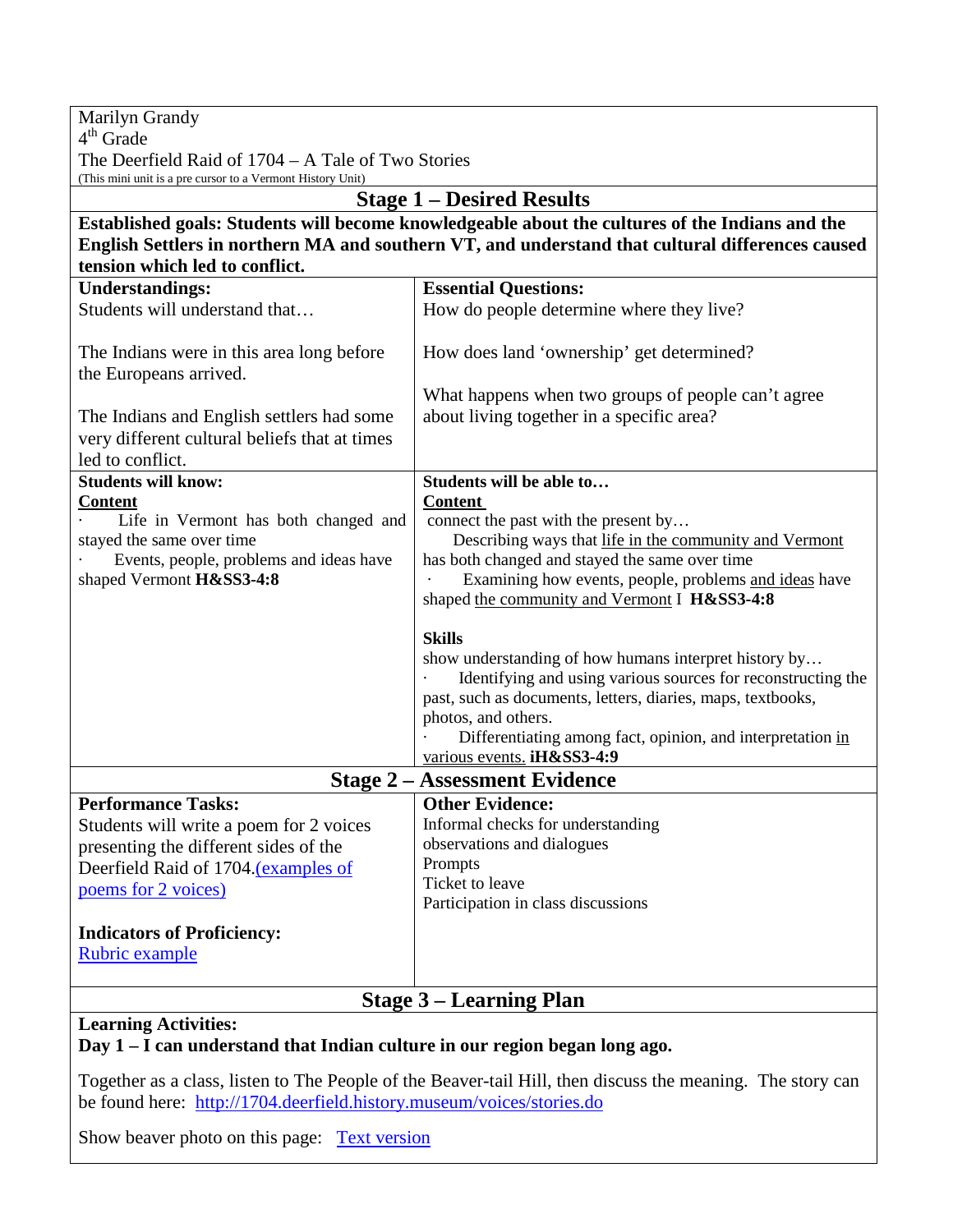Teacher provides background geological information. Use: [The Geology and Cultural History of](http://1704.deerfield.history.museum/voices/transcripts/wob_creation_essay.html) the [Beaver Hill Story](http://1704.deerfield.history.museum/voices/transcripts/wob_creation_essay.html) (teacher background info)

Students draw pictures to represent either the Indian story or the geological information.

### \_\_\_\_\_\_\_\_\_\_\_\_\_\_\_\_\_\_\_\_\_\_\_\_\_\_\_\_\_\_\_\_\_\_\_\_\_\_\_\_\_\_\_\_\_\_\_\_\_\_\_\_\_\_\_\_\_\_\_\_\_\_\_\_\_\_\_\_\_ **Day 2 – I can use a diagram to represent the pre-contact Wobanaki cycle of life.**

Divide the class into small groups to view the following picture: [Pre-Contact Wôbanaki](http://1704.deerfield.history.museum/scenes/nsscenes/lifeways.do?title=Wobanakiak) 

Discuss, "What season do you think this is, and why?"

Do the "Circle of Life" activities from "Circle of Life: the Abenaki Calendar Activities" from Cathie Zusy (*New Hampshire Through Many Eyes: An Activity Book* (Concord: New Hampshire Historical Society, 1995), p.3.) but instead of instructing students to make their own calendars, ask them to draw pictures for their own life along with pictures of the Abenaki year.

### \_\_\_\_\_\_\_\_\_\_\_\_\_\_\_\_\_\_\_\_\_\_\_\_\_\_\_\_\_\_\_\_\_\_\_\_\_\_\_\_\_\_\_\_\_\_\_\_\_\_\_\_\_\_\_\_\_\_\_\_\_\_\_\_\_\_\_\_ **Day 3 – I can identify where the English settlers came from, and why.**

Divide the class into small groups to view the following picture": Founding a Permanent English [Settlement at Deerfield, 1682](http://1704.deerfield.history.museum/scenes/nsscenes/founding.do?title=foundDeerfield)

Discuss – how is this picture different from the one we saw yesterday?

Teacher provides background information for settlers arriving in New England from the above link to be used for student reading.

Social Scientists' Meeting - How might the Indians, who have lived here for thousands of years, felt?

Ticket to leave – identify yourself as a settler or an Indian, write two words to describe how you feel, and why.

#### \_\_\_\_\_\_\_\_\_\_\_\_\_\_\_\_\_\_\_\_\_\_\_\_\_\_\_\_\_\_\_\_\_\_\_\_\_\_\_\_\_\_\_\_\_\_\_\_\_\_\_\_\_\_\_\_\_\_\_\_\_\_\_\_ **Day 4 – I can identify one area of contention between the Indians and the English settlers.**

Divide the class into groups to compare and contrast pictures. Use: [English farm fields](http://1704.deerfield.history.museum/groups/lifeways.do?title=English) and images of Eastern Woodland Native American "Three Sisters" gardens.

Groups share what they noticed. Create a Venn diagram on the Smartboard.

Teacher provides background information regarding English fencing of cattle, pigs etc., and the ill feelings which result.

Ticket to leave – students write two or more differences in Indian and English farm practices.

# **Day 5 – I can identify a second area of contention between the Indians and the English settlers.**

Students try to read the original "Chauk Deed" and then try to read the transcription. The deed and transcription can be found here:

<http://1704.deerfield.history.museum/popups/artifacts.do?shortName=chaukdeed>

Teacher interprets the deed, with emphasis on the fact that Chauk had no right to sign it.

Students write a journal entry – If you were a Pocumtuck Indian, how would you feel upon hearing about the signing of this deed?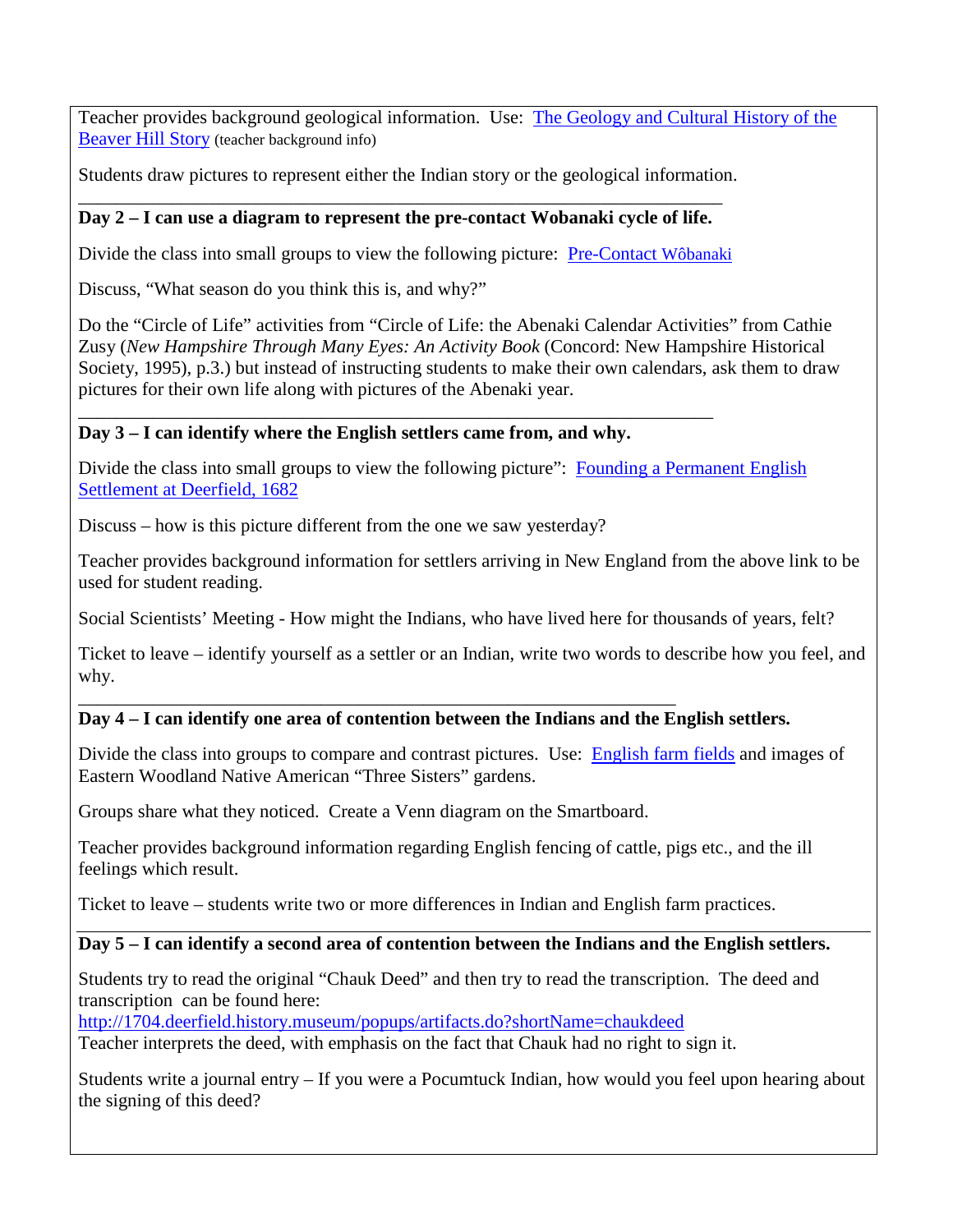### **Day 6 – I can identify reasons why the Indians attacked Deerfield Village.**

Show the class: [The attack of 1704.](http://1704.deerfield.history.museum/scenes/scene.do?title=Attack) Ask - What is happening?

Social Scientists' Meeting - Why do you think this is happening? What do you think led up to this event?

Ticket to leave – write two reasons why the Indians were angry enough to kill and kidnap English settlers.

### **Day 7 – I can have some empathy for the kidnapped settlers**

Students view - [March to Canada map](http://1704.deerfield.history.museum/maps/march.html)

They determine how long it took to reach Canada.

Social Scientists' Meeting – What would some of the hardships have been on this trip?

Students write a letter 'home' telling their family of their hardships on the trip.

# **Day 8 – I can describe the differences in a firsthand and secondhand account.**

Teacher chooses excerpts for students to read from *The Boy Captive of Old Deerfield* by Mary P. Wells Smith and from *What Befell Stephen Williams in His Captivity* [\(http://1704.deerfield.history.museum/popups/artifacts.do?shortName=whatbefellSW\)](http://1704.deerfield.history.museum/popups/artifacts.do?shortName=whatbefellSW) by Stephen

Williams. Class discussion to complete a Venn Diagram of similarities and differences.

#### \_\_\_\_\_\_\_\_\_\_\_\_\_\_\_\_\_\_\_\_\_\_\_\_\_\_\_\_\_\_\_\_\_\_\_\_\_\_\_\_\_\_\_\_\_\_\_\_\_\_\_\_\_\_\_\_\_\_\_\_\_\_\_\_\_\_\_\_ **Day 9 – I can have some empathy for the Indians.**

Students read about and view [Native Homelands and Movements map.](http://1704.deerfield.history.museum/maps/movements.html)

Social Scientists' Meeting – Why did this happen? How would you feel? How could this have been prevented?

# **Days 10, 11, 12 and 13 – I can write a Poem for Two Voices**

Introduce poems for two voices (examples [of poems for 2 voices\)](http://www.writingfix.com/PDFs/Comparison_Contrast/Poem_Two_Voices.pdf) Introduce rubric for project [Rubric example](http://www.sarasuemartin.com/uploads/1/1/3/7/11370670/a_poem_in_two_voices_defined_tutorial_final.pdf) Write poems independently or with a partner Publish on [VoiceThread](http://voicethread.com/)

**----------------------------------------------------------------------------------------------------------**

\_\_\_\_\_\_\_\_\_\_\_\_\_\_\_\_\_\_\_\_\_\_\_\_\_\_\_\_\_\_\_\_\_\_\_\_\_\_\_\_\_\_\_\_\_\_\_\_\_\_\_\_\_\_\_\_\_\_\_\_\_\_\_\_\_\_

# **Read Aloud throughout** *– The Winter People* **by Joseph Bruchac**